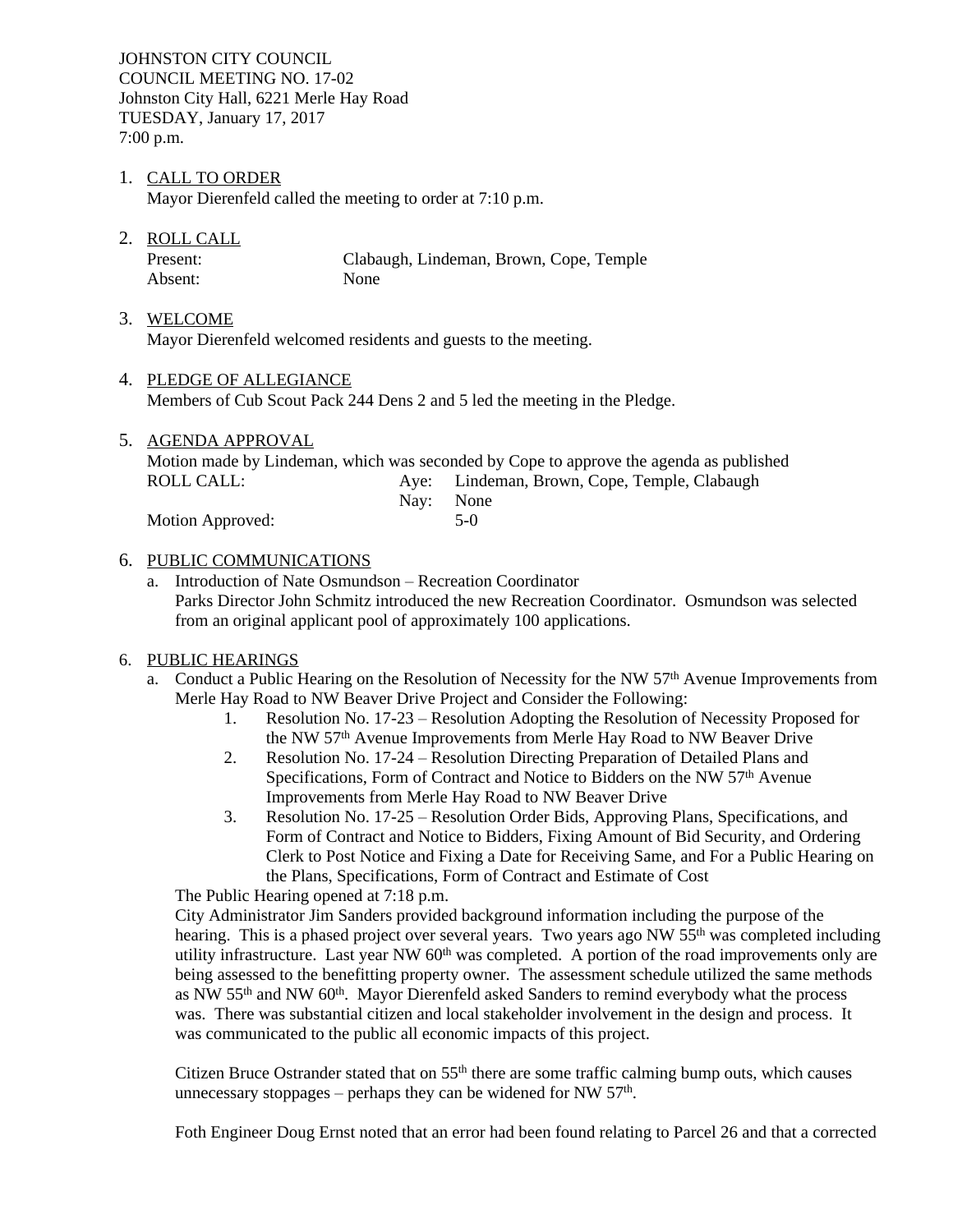schedule of preliminary assessments had been provided. Ernst noted that Parcel 26 has been removed from Exhibit 3 Beaver Pines Subdivision assessment schedule and added to the Exhibit 1 schedule resulting in a Preliminary Assessment of \$4,044.94 for this parcel. Ernst advised that Parcel 20-25 Preliminary Assessment shown on Exhibit 1 has been revised to \$30,317.70.

The Public Hearing closed at 7:27 p.m.

| Motion made by Claybaugh, which was seconded by Cope to approve Resolution No. 17-23. |           |                                              |  |  |
|---------------------------------------------------------------------------------------|-----------|----------------------------------------------|--|--|
| ROLL CALL:                                                                            |           | Aye: Brown, Cope, Temple, Clabaugh, Lindeman |  |  |
|                                                                                       | Nav: None |                                              |  |  |
| Motion Approved:                                                                      |           | $5-()$                                       |  |  |
|                                                                                       |           |                                              |  |  |

Motion made by Lindeman, which was seconded by Clabaugh to approve Resolution No. 17-24. ROLL CALL: Aye: Cope, Temple, Clabaugh, Lindeman, Brown Nay: None Motion Approved: 5-0

|                  |           | Motion made by Temple, which was seconded by Lindeman to approve Resolution No. 17-25. |
|------------------|-----------|----------------------------------------------------------------------------------------|
| ROLL CALL: .     |           | Aye: Temple, Clabaugh, Lindeman, Brown, Cope                                           |
|                  | Nav: None |                                                                                        |
| Motion Approved: |           | $5-0$                                                                                  |

# 7. CONSENT AGENDA

- a. Consider Approval of Minutes of January 3, 2017 Work Session
- b. Consider Approval of Minutes of January 3, 2017 Council Meeting
- c. Consider Resolution No. 17-15 Approving Staff Appointments and Establishing Wages
- d. Approval of Pay Request from TK Concrete in the Amount of \$39,998.00 for Work on the Green Meadows Flume Repair Project
- e. Consider approval of Partial Pay Request No. 8 from Rochon Corporation of Iowa, Inc. in the amount of \$239,274.60 for Terra Lake Park Improvements Phase 3
- f. Consider Approval of Partial Pay Request No. 9 from Rochon Corporation of Iowa, Inc., in the Amount of \$37,254.25, for Terra Lake Improvements Phase 3 in the Month of December, 2016
- g. Consider Authorizing Out-of-State Travel for David Wilwerding to Attend the Nebraska Annual Planning Conference in Kearney, Nebraska from March 8-10, 2017
- h. Consider Resolution No. 17-18 Resolution of Support for the Greater Des Moines Area Water Trails and Greenways Plan
- i. Consider Resolution No. 17-16 Approving Construction Contract and Bond with Concrete Technologies, Inc., (Related to the NW Beaver Drive Trail – Phase II Construction Project)
- j. Consider Letter of Engagement with Ahlers and Cooney, P.C. for the NW 57<sup>th</sup> Avenue Improvements from Merle Hay Road to NW Beaver Drive Special Assessments
- k. Consider Resolution No. 17-17 Approving Change Order No. 5 Extending the Contract Completion Date from December 1, 2016, to May 15, 2017, for the Terra Park Project, Phase 3
- l. Consider Resolution No. 17-20 Approving a 28E Agreement for Mutual Aid Assistance within the Polk County Area for Law Enforcement Services
- m. Consider Resolution No. 17-22 Initiating an Official Zoning Map Amendment to Rezone Approximately 1.75 Acres from R-3, Medium Density Residential District to C-2, Community Retail Commercial District. The Subject Property is Located on the South NW 70th Avenue and East of the Future Extension of Peckham Street
- n. Consider Approval of Purchase Order From Heffron Services, Inc., for Calcium Chloride for the 2016- 2017 Winter Season (\$7,200.00)
- o. Consider Approval of Pay Request No. 20 from H and W Contracting, LLC, in the Amount of \$20,015.72 for Work Completed as of January 4, 2017, on E of Merle Hay Road NW 55<sup>th</sup> Avenue Improvements Project – Phase 1B
- p. Consider Approval of Pay Request #4, Invoice from Des Moines Water Works for Saylorville Water Treatment Plant – West Feeder Main Phase 2 (\$71,250.33)
- q. Consider Approval of Pay Request #6, Invoice from Des Moines Water Works for Saylorville Water Treatment Plant – West Feeder Main Phase 1 (\$12,880.29)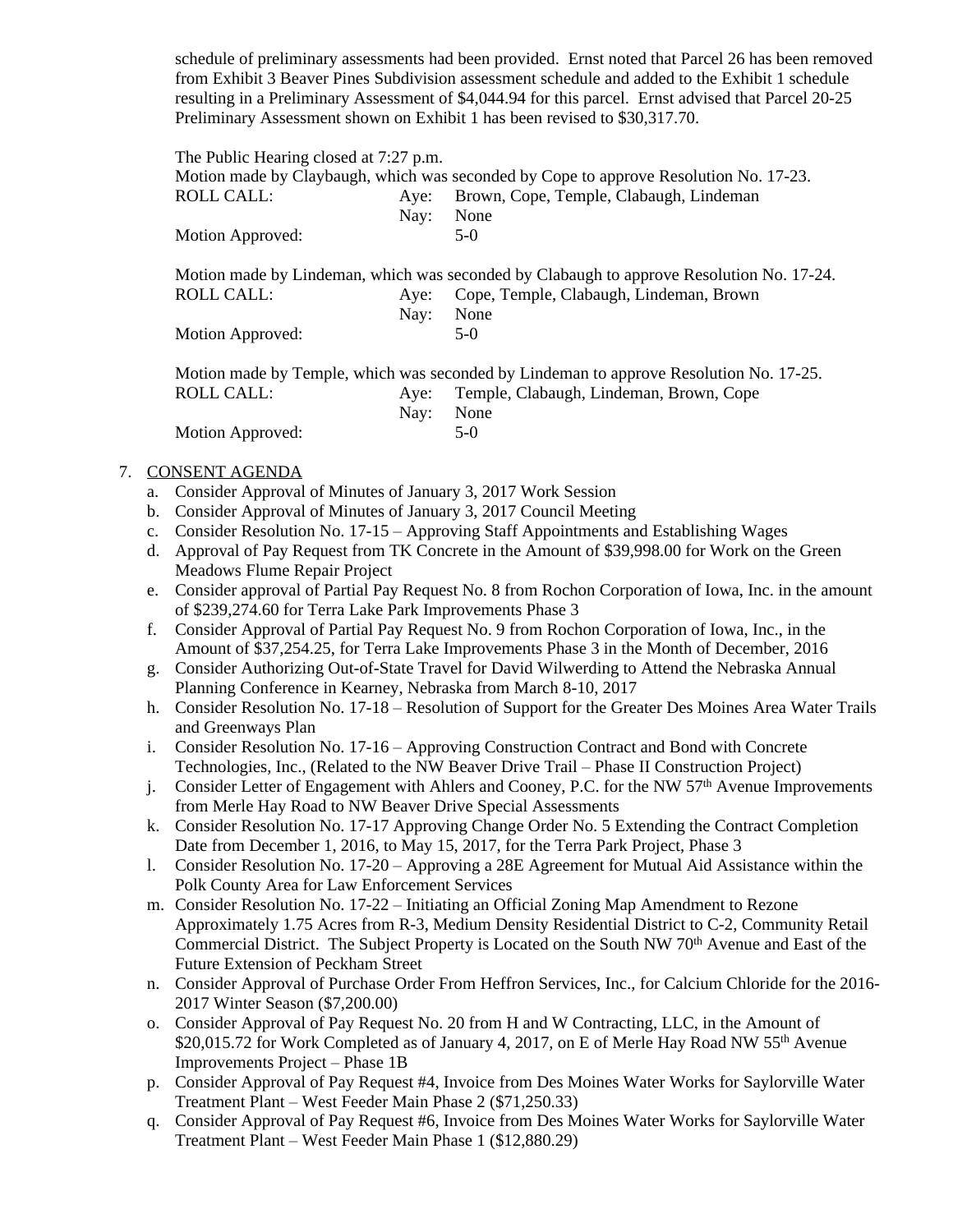- r. Consider Approval of Pay Request No. 5 from Weidner Construction, Inc., in the Amount of \$145,504.85 for Work Completed as of January 4, 2017, on the 86<sup>th</sup> Street Booster Pump Station Improvements
- s. Consider Approval of a Five-year Maintenance, Repair and Minor Reconstruction of Primary Roads Within the Boundaries of the Municipality (28E with Iowa Department of Transportation)
- t. Consider Approval of Pay Request No. 21 from Alliance Construction Group in the Amount of \$2,766.40 for Work Completed as of December 31, 2016, on the NW 70<sup>th</sup> Avenue Improvements  $98<sup>th</sup>$ Street to West City Limits
- u. Consider Approval of Pay Request No. 17 from Manatt's, Inc., in the Amount of \$198,125.63, for the Work Completed as of January 6, 2017, on the NW 100<sup>th</sup> Street Reconstruction Project
- v. Consider Resolution No. 17-09 Approving Change Order No. 3 for the E of Merle Hay Road NW 55th Avenue Improvements Project – Phase 1B
- w. Consider Resolution No. 17-10 Approving Change Order No. 4 for the E of Merle Hay Road NW 55th Avenue Improvements Project – Phase 1B
- x. Consider Resolution No. 17-19 Approving Change Order No. 6 for the NW 100<sup>th</sup> Street Reconstruction Project
- y. Receive and file the following reports:
	- 1. Bank Reconciliation Report December 31, 2016
	- 2. Treasurer's Investment Report December 31, 2016
	- 3. Year-to-Date Treasurer's Report December 31, 2016
	- 4. Monthly Report Summarization December 31, 2016
	- 5. Senior Citizens Report December 31, 2016
	- 6. Planning and Zoning Commission Minutes January 9, 2017
	- 7. Water Department Monthly Operations Report December, 2016
	- 8. Waste Water Department Monthly Operations Report December, 2016
	- 9. Street Division Monthly Operations Report December, 2016

Motion made by Clabaugh with clarification on item 8Y4 and the variances as provided by Rotschafer; seconded by Brown to approve the Consent Agenda with the clarification from 8Y4. (Rotschafer noted that the debt payments made thus far are only one-half of the interest only – remainder will come in June along with the principal)

| ROLL CALL:       |           | Aye: Clabaugh, Lindeman, Brown, Cope, Temple |
|------------------|-----------|----------------------------------------------|
|                  | Nav: None |                                              |
| Motion Approved: |           | $5-0$                                        |

## 9. NON-CONSENT AGENDA

a. Consider Third and Final Reading of Ordinance No. 954 - Amending the Johnston Revised Ordinance of 2007 by Amending Section 170.09 of the Zoning Sign Regulations; and to adopt and publish. No changes from previous reading. Motion made by Lindeman, which was seconded by Cope to approve Resolution No. 954 and to adopt

and publish.

| .<br>ROLL CALL:         |           | Aye: Lindeman, Brown, Cope, Temple, Clabaugh |
|-------------------------|-----------|----------------------------------------------|
|                         | Nav: None |                                              |
| <b>Motion Approved:</b> |           | $5-0$                                        |

b. Consider First Reading of Ordinance No. 956 – Amending Johnston Revised Ordinances of 2007 by Amending Section 69.08 to Modify Parking on NW 98th Street Between Windsor Parkway and NW 97<sup>th</sup> Street to Modify Parking on Trace Court.

Planner Clayton Ender provided background and introduced the topic, which was initiated by a request and endorsed by emergency services / staff due to problems caused by traffic flow restrictions with permitting parking on both sides. Notice was sent to all properties. One property owner responded in favor of the proposed ordinance. Councilmember Brown inquired about the map / impact the ordinance will have. Councilmember Cope inquired regarding if we know the number of feet currently permissible for parking and what it would be with this ordinance. He did not know, but that each home has enough space for 2 vehicles parked on the street. Councilmember Cope stated that he is not in favor of the current one street at a time approach.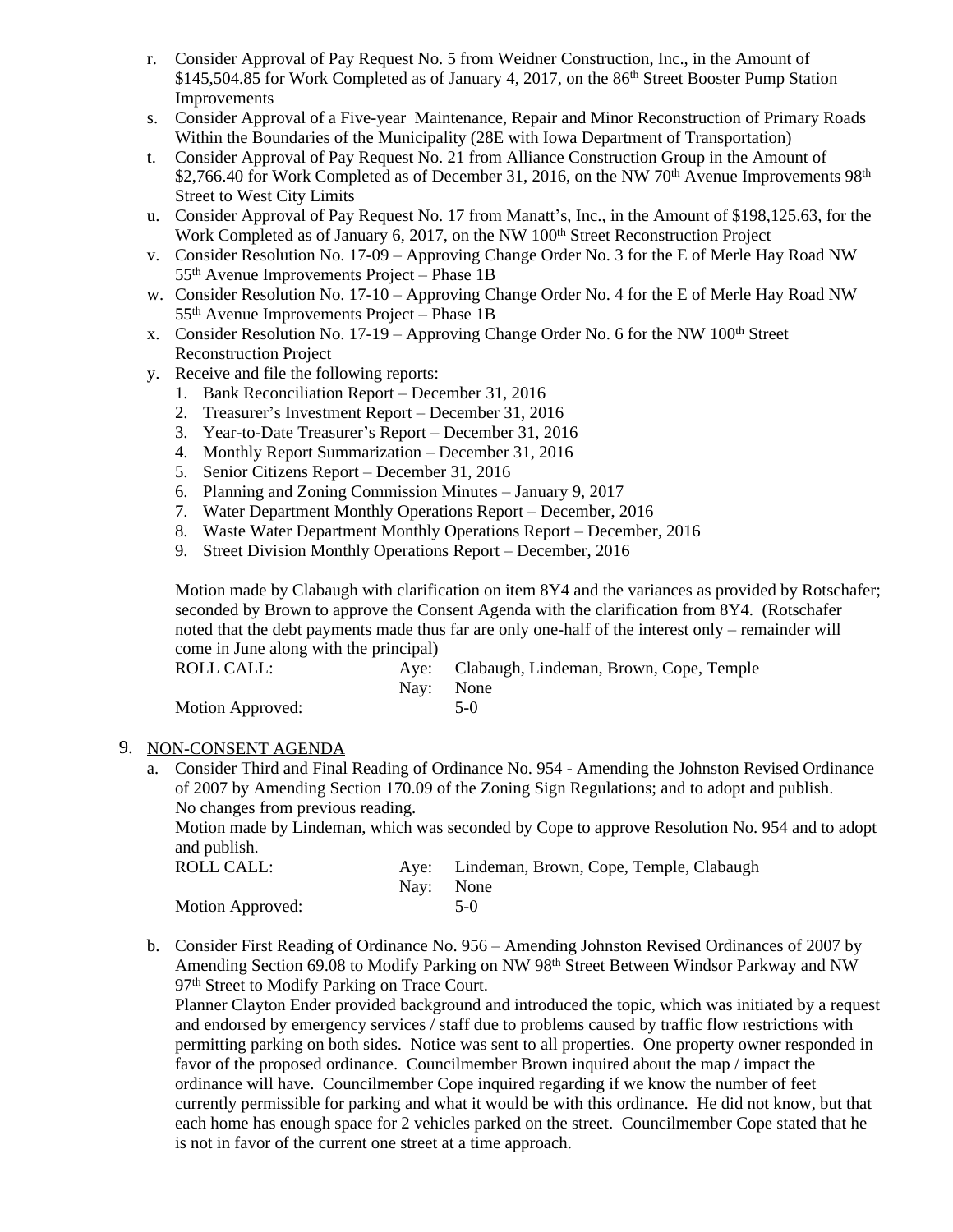Citizen Merrit Skarff of 5913 NW 98<sup>th</sup> Street stated she lives in the 4<sup>th</sup> house from Windsor Pkwy on east side of the street. She said since this is the first meeting she would like to bring up some issues. Ms. Skarff stated that they have not received mail on occasion due to cars being parked in the area, and she also voiced concerns about security issues and emergency services being able to get to a location.

Motion made by Brown, which was seconded by Lindeman to approve First Reading of Ordinance No. 956.

| ROLL CALL:       |           | Aye: Brown, Cope, Temple, Clabaugh, Lindeman |
|------------------|-----------|----------------------------------------------|
|                  | Nav: None |                                              |
| Motion Approved: |           | $5-0$                                        |

c. Consider Approval of Resolution No. 17-13 – The Crosshaven North Preliminary Plat, Subdividing 69.23 Acres into 131 Single Family Residential Lots, 1 Street Lot, and 3 Unbuildable Outlots. This Site is Located East of NW 100<sup>th</sup> Street and North of Little Beaver Creek (PZ Case 16-35).

Ender introduced the topic and provided background information. This property was part of the Elmerodo Estates annexation. Crosshaven I, LLC, submitted a preliminary plat for the subdivision of 69.23 acres. The subdivision consists of 131 lots for single family detached residences. This property is part of the Planned Use Development (PUD) – Crosshaven PUD, which is split into 12 tracts. Crosshaven North Preliminary Plat is in tracts 9-11. Ender discussed some of the PUD requirements and how this project relates in conformance to those. The proposal is in compliance with the bulk regulations and the open space requirements. Several buffers are required for this project including a stream buffer for Little Beaver Creek. Areas of the site are within the 100 and 500 year floodplain and one area is within the floodway that is right on Little Beaver Creek. The applicant is responsible for obtaining a Letter of Map Revision for those properties identified in the floodplain.

The PUD requires a minimum of 3 acres of developable parkland be dedicated to the City at no cost. The applicant had dedicated 5.3 acres but will need to amend the preliminary plat to identify lots south of Buckley Street to be dedicated to the City, which will be contiguous with other parkland and identifies an easement between lots 77 and 78, which is where the sanitary sewer will be installed. Approved construction plans include an extension of sanitary sewer north of Little Beaver Creek and the extension of water north of Little Beaver Creek. Sanitary sewer for the site will extend off of the 18" sewer extension. The sanitary sewer network will consist of 8" and 10" mains.

The site is going to be developed in phases starting with the area adjacent to NW 100<sup>th</sup> Street. Stormwater will be managed in three wet pond retention basins and one dry bottom detention basin. Homes may utilize individual French drains for sump pumps. The Planning and Zoning Commission engaged in considerable discussion with regard to whether a second means of ingress and egress should be in place. This site presents some unusual circumstances as it lies immediately adjacent to Camp Dodge. Staff have reached out to Camp Dodge leadership who have indicated that an agreement could be reached to allow for emergency access to the site from the north through Camp Dodge property.

Notice was sent to all properties within 320 feet of the property. Public comments were received from Camp Dodge, along with a noise management report prepared for Camp Dodge. This area will be within the noise zone for explosives activity, likely noticed at times of neutral weather activity.

|                  | Motion made by Cope, which was seconded by Lindeman to approve Resolution No. 17-13. |
|------------------|--------------------------------------------------------------------------------------|
| ROLL CALL:       | Aye: Cope, Temple, Clabaugh, Lindeman, Brown                                         |
|                  | Nav: None                                                                            |
| Motion Approved: | $5-0$                                                                                |

d. Consider Approval of the Following Items Related to the Development of 23.52 Acres East of NW 100th Street and North of Future NW 82nd Avenue into 97 Townhome Lots, 1 Private Street Lot and 1 Unbuildable Outlot: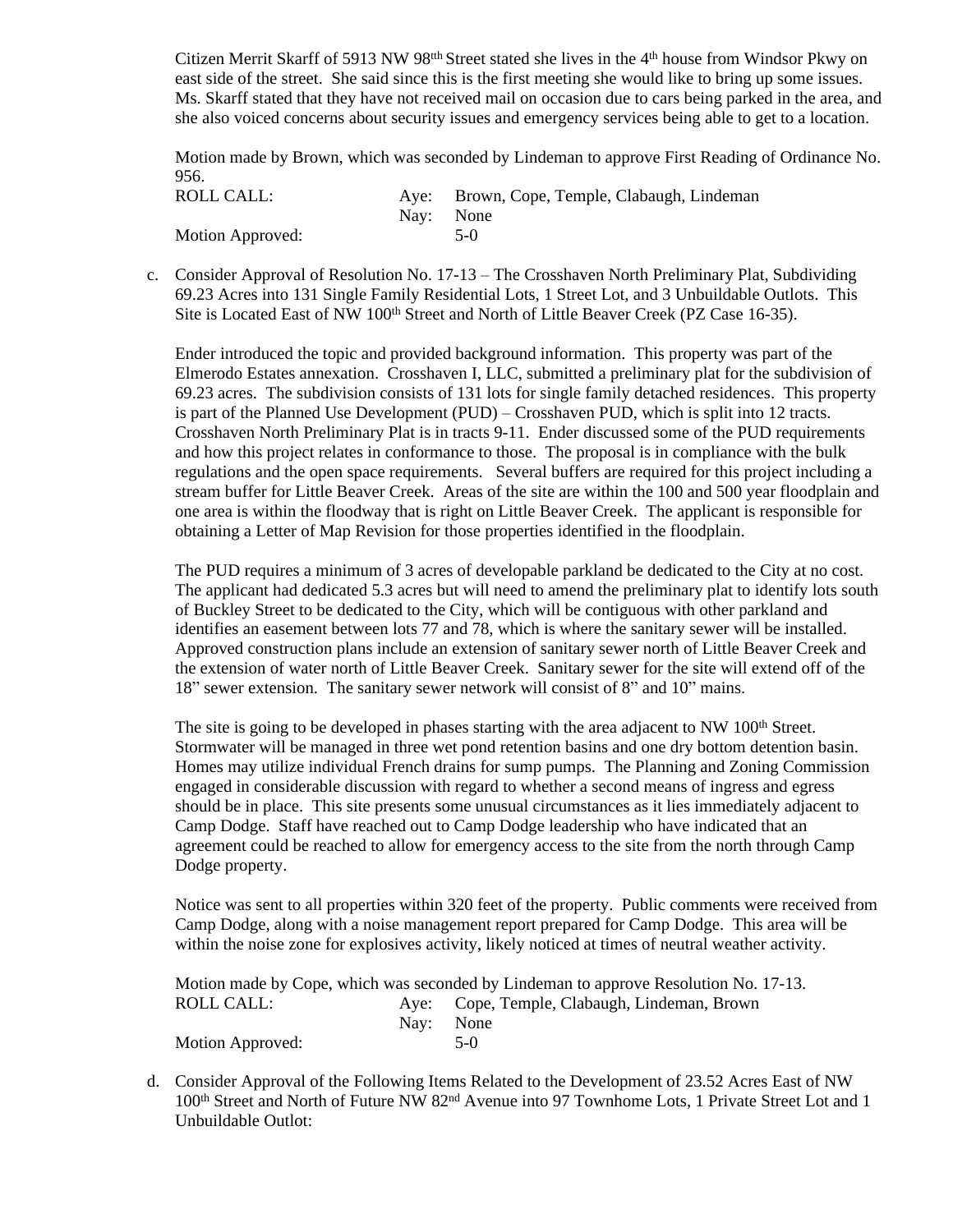- 1. Resolution No. 17-12 Approving a Minor Amendment to Ordinance No. 782, the Crosshaven PUD;
- 2. Resolution No. 17-14 Approving the Crosshaven Townhomes Preliminary Plat and Site Plan (PZ Case 15-10)

Hubbell Realty Company has submitted a preliminary plat and site plan for the subdivision and development of 23.52 acres east of NW  $100<sup>th</sup>$  Street and north of future NW 82<sup>nd</sup> Avenue, which consists of 43 lots for bi-attached townhomes, 54 lots for detached townhomes, 1 private street lot and 1 outlot.

This development will occur in Tract 12, which allows for the development of the proposed site plan, however the PUD is not clear on how to regulate bulk requirements when both bi-attached and detached townhomes are in use. City ordinance allows for an amendment of the PUD by Council resolution if the amendment is in substantial compliance with the PUD master plan and does not increase the density. Resolution 17-12 removes the requirement for a berm in the buffer adjacent to NW 100th Street, north of Little Beaver Creek. The reason for this amendment is due to locating future sanitary sewer easement granted to the City. This site will also require a variation of the subdivision regulations for ingress / egress due to its immediate proximity to Camp Dodge.

Building permits will not be issued until improvements to NW 100<sup>th</sup> Street and bridge over Little Beaver Creek are completed. The site has approximately 579,000 square feet, which place it in compliance with the R-3 bulk requirements. Three buffer areas are required for this site adjacent to NW 100th Street, NW 82nd Avenue, and to the east of the property boundary.

A unique feature of this site will be the "babbling creek" in the center of the site. Storm water will drain through an overland flowage easement to a wet pond located on the eastern side of the site. Water will be recirculated through this system to allow the babbling creek to be maintained even when new storm water is not draining into the system. The property is within the Little Beaver Creek Sanitary Sewer Connection District. The City Council has approved a development agreement allowing the waiver of up to \$61,765 of the applicable fee to offset the cost of upsizing the trunk main.

The PUD amendment and the preliminary plat and site plan have been considered by the Planning and Zoning Commission and recommended for approval.

|                   |      | Motion by Lindeman, which was seconded by Cope to approve Resolution No. 17-12. |
|-------------------|------|---------------------------------------------------------------------------------|
| <b>ROLL CALL:</b> | Aye: | Temple, Clabaugh, Lindeman, Brown, Cope                                         |
|                   | Nay: | None                                                                            |
| Motion Approved:  |      | $5-0$                                                                           |
|                   |      | Motion by Cope, which was seconded by Temple to approve Resolution No. 17-14.   |
| <b>ROLL CALL:</b> | Ave: | Temple, Clabaugh, Lindeman, Brown, Cope                                         |
|                   | Nay: | None                                                                            |
| Motion Approved:  |      | $5-0$                                                                           |

e. Consider Approval of Purchase Order from Iowa Signal in the Amount of \$16,600.

Sanders introduced this item. This will be a temporary signal at 100<sup>th</sup> / Windsor Parkway which was previously discussed with the School District for safe access. When improvements are made there will be a permanent traffic signal.

|                  |           | Motion by Cope, which was seconded by Lindeman to approve a Purchase Order to Iowa Signal. |
|------------------|-----------|--------------------------------------------------------------------------------------------|
| ROLL CALL: .     |           | Aye: Clabaugh, Lindeman, Brown, Cope, Temple                                               |
|                  | Nav: None |                                                                                            |
| Motion Approved: |           | $5-()$                                                                                     |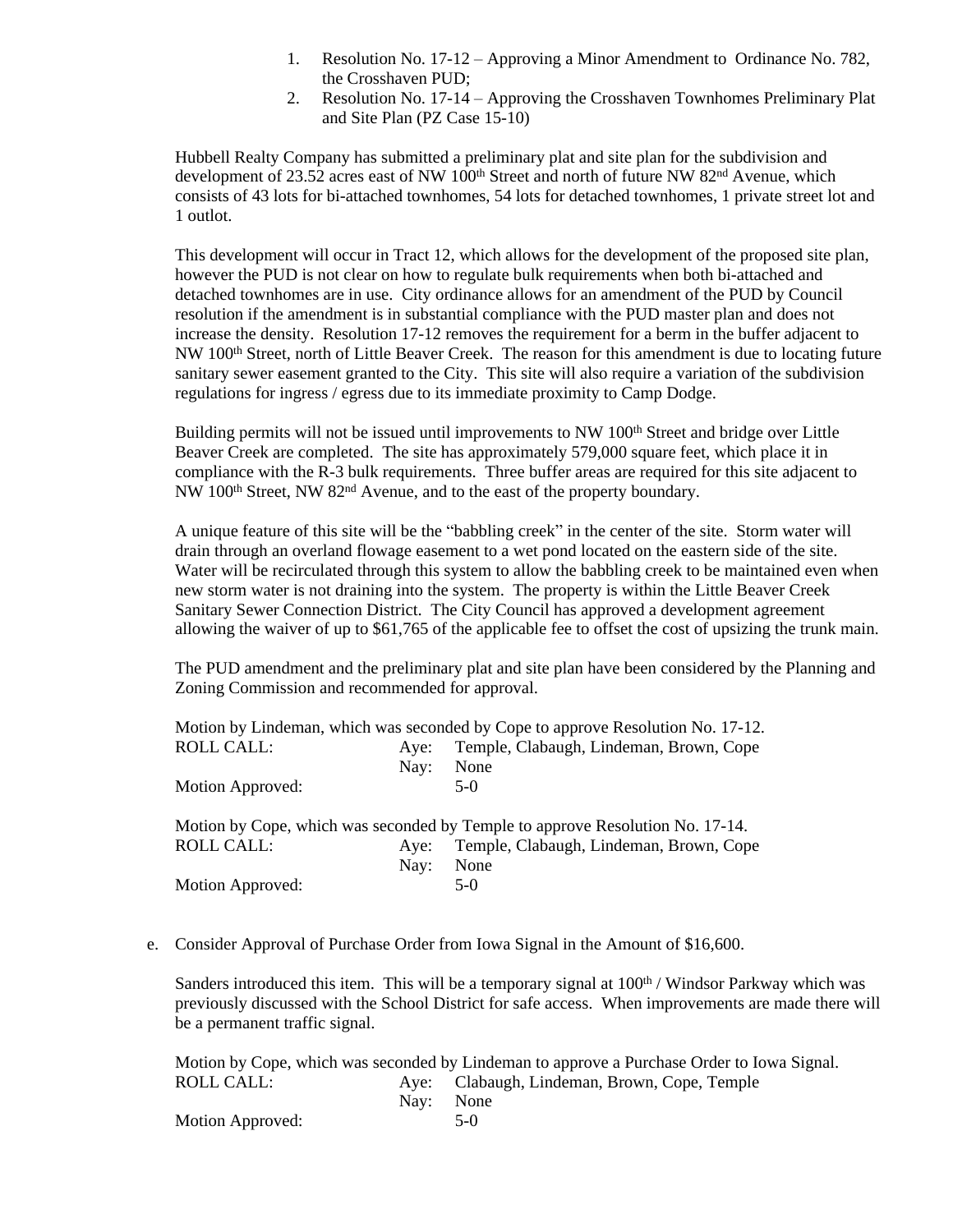f. Consider Approval of the Construction of a Retaining Wall on NW 100<sup>th</sup> Street.

Public Works Director Matt Greiner introduced this item. This request is for a retaining wall 100 feet north of Newport Vista and 200 feet south of Newport Vista.. This will tie the existing grade into the project grade. The retaining wall will be approximately three feet tall and one intent will be to save the mature trees. This was going to be included as a change order on the  $100<sup>th</sup>$  Street project, but it is far more cost effective to bid it out on its own.

Motion by Cope, which was seconded by Brown to approve the Construction of a Retaining Wall on NW 100<sup>th</sup> Street.

| ROLL CALL:       |           | Aye: Lindeman, Brown, Cope, Temple, Clabaugh |
|------------------|-----------|----------------------------------------------|
|                  | Nav: None |                                              |
| Motion Approved: |           | $5-0$                                        |

g. Consider Approval of Resolution No. 17-21 - Approving The Prelim Plat for The Brio of Johnston, Subdividing 22.02 Acres West of NW 86<sup>th</sup> Street and South of NW 70<sup>th</sup> Avenue Into 14 Lots (PZ Case 16-32).

Senior Planner Aaron Wolfe introduced this item. The area is carved out of the Simpson property. Peckham Street will extend based on the preliminary plat bisecting the property north and south. There will be a future roundabout at NW 70<sup>th</sup> and Peckham. The largest lot is zoned R-3, which is approximately three acres which is slated to develop as an assisted living facility. Parkland property will be addressed prior to the final plat. Storm Water detention is provided by two wet bottom basins. The Comprehensive Plan shows recreation trails adjacent to Peckham. Outlot A will be a drainage channel easement with no additional development

Motion by Clabaugh, which was seconded by Cope to approve Resolution No. 17-21.<br>ROLL CALL: Ave: Brown, Cope, Temple, Clabaugh, Lindeman Aye: Brown, Cope, Temple, Clabaugh, Lindeman Nay: None Motion Approved: 5-0

h. Consider approval of Claims in the amount of \$1,207,675.76

|                  | Motion by Clabaugh, which was seconded by Cope to approve Claims as presented. |
|------------------|--------------------------------------------------------------------------------|
| ROLL CALL:       | Aye: Cope, Temple, Clabaugh, Lindeman, Brown                                   |
|                  | Nav: None                                                                      |
| Motion Approved: | $5-0$                                                                          |

## 10. CITY ADMINISTRATOR/STAFF COMMENTS

- a. Snyder & Associates presentation on the design concept for Phase 5 of the Terra Lake project. Schmitz introduced Tim West with Snyder and Associates and indicated he is present to provide an update on Phase 5 of Terra Park and its unique themed playground concept. West stated that there were three goals in mind: Establish a theme based on present ecosystem; encourage circular movement throughout and ease of accessibility for all. West then showed renderings and further explained the concept, including the five themed play areas.
- b. Presentation of 2016 Community Development Annual Report and Development Study. Director David Wilwerding summarized the 2016 Community Development Annual Report and Development Study highlighting the \$65M in residential and commercial growth and the continued, sustainable growth the City has experienced. There were 105 single family permits issued.

Sanders mentioned the January  $26<sup>th</sup>$  goal setting at 4:00 p.m and the February  $21<sup>st</sup>$  joint meeting with the Johnston School Board at 5:00 p.m. Sanders also reminded everyone about the JEDCO meeting Thursday January 19th at 4:30 p.m. at Stoney Creek and the Legislative Coffee this Saturday at Winestyles from 10:00 a.m. – 11:00 a.m.